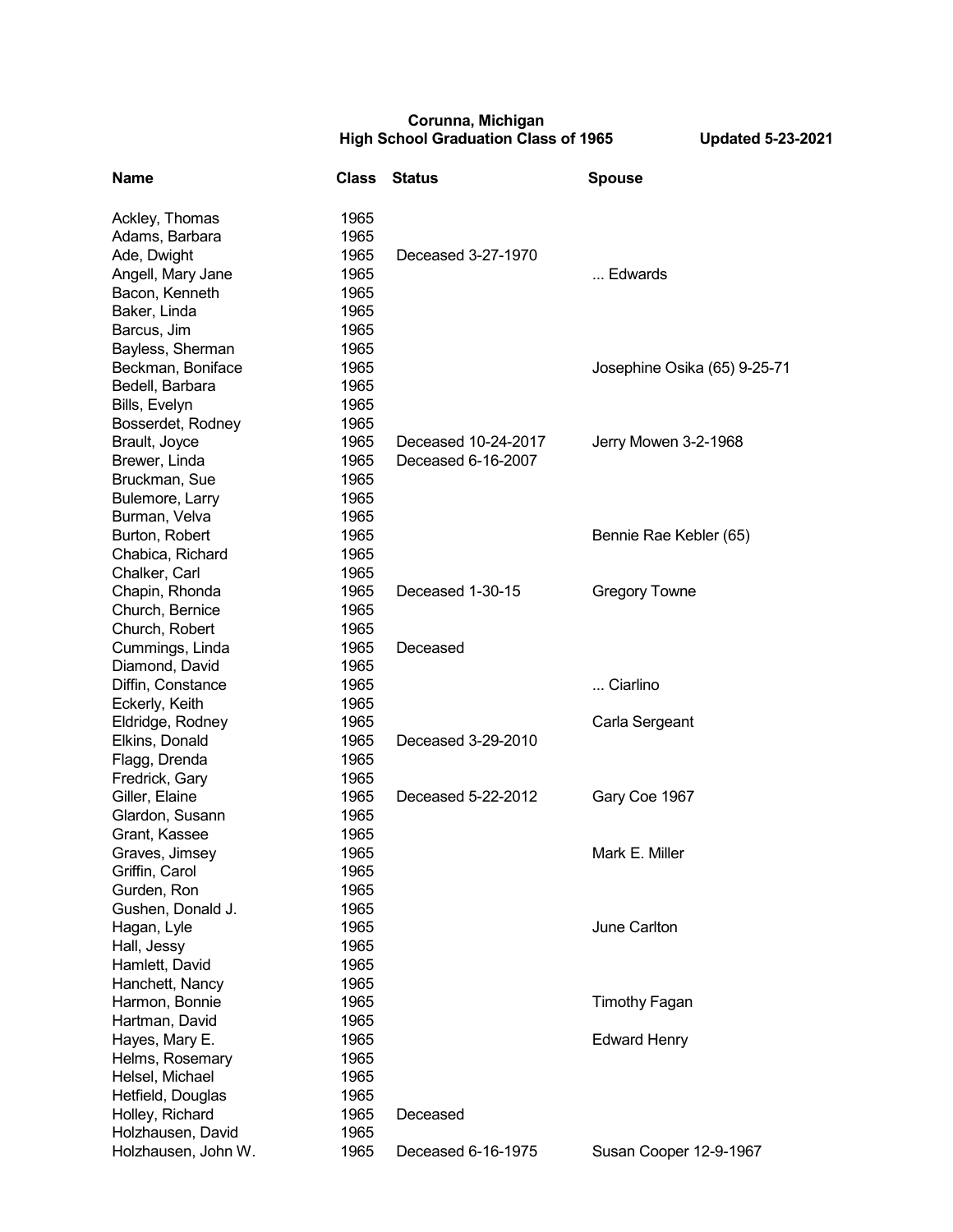| Hoschner, Robert      | 1965 |                     |                               |
|-----------------------|------|---------------------|-------------------------------|
| Hosking, Howard       | 1965 |                     |                               |
| Hulbert, Gary         | 1965 |                     |                               |
| Hutchinson, Dick      | 1965 | Deceased            | Carol Griffin 8-7-1965        |
| Inman, Lynn           | 1965 | Deceased            |                               |
| Kalisek, Ronald       | 1965 | Deceased 5-20-2014  | Sue Swan 12-9-1967            |
| Kebler, Bennie Rae    | 1965 |                     | Robert Burton (65)            |
| Keyes, Jim            | 1965 |                     |                               |
| Kingsbury, Marcia     | 1965 |                     |                               |
| Kinney, Patricia      | 1965 |                     |                               |
| Kitchen, Connie       | 1965 |                     |                               |
| Kramer, Fred          | 1965 |                     |                               |
| Kurney, Waynette      | 1965 |                     |                               |
| Lecureux, Darlene     | 1965 |                     | Fitzgerald                    |
| Libby, Lorraine       | 1965 |                     | Ron Copeland                  |
| Magyar, Donald J.     | 1965 |                     | Dawn Swan (70) 1-16-1971      |
| Marks, Ronald         | 1965 |                     |                               |
| Martin, Linda         | 1965 |                     |                               |
| Martineau, Jacqueline | 1965 |                     |                               |
| Matoon, Judy          | 1965 |                     |                               |
| McBride, Ann          | 1965 |                     |                               |
| McCarthy, Sandra J.   | 1965 |                     | <b>Jack Watkin</b>            |
| McCollum, Clare       | 1965 |                     |                               |
| McKone, Mick          | 1965 |                     |                               |
| Mendham, Norman       | 1965 |                     |                               |
| Merrill, Linda        | 1965 | Deceased            | Wysko                         |
| Merrill, Robert       | 1965 | Deceased 11-20-2014 | Jeannie Hall                  |
| Mikan, Margo          | 1965 |                     |                               |
| Mills, William        | 1965 |                     |                               |
| Morrice, Randy        | 1965 |                     | Carol                         |
| Morris, Donna         | 1965 |                     | Blair                         |
| Mudget, Catherine     | 1965 |                     | <b>Berlyn Shattuck</b>        |
| Nellis, Peter         | 1965 | Deceased 12-10-2002 | Louann J. Dunlap 10-25-85     |
| Nequist, George       | 1965 | Deceased            |                               |
| Norton, Brenda Jo     | 1965 |                     |                               |
| Ockerman, Sally       | 1965 | Deceased            |                               |
| Oliver, Judy          | 1965 |                     | Stewart                       |
| Osburn, Betty         | 1965 |                     |                               |
| Osika, Josephine      | 1965 | Deceased 2-8-07     | Boniface Beckman (65) 9-25-71 |
| Pajtas, Joanne        | 1965 |                     |                               |
| Perkins, Thomas       | 1965 |                     |                               |
| Plementosh, Myrta     | 1965 |                     | Terry Hayes 4-23-1966         |
| Plonsky, Dean         | 1965 | Deceased            |                               |
| Porter, Darwin        | 1965 |                     |                               |
| Porterfield, Kay      | 1965 |                     |                               |
| Powell, Linda         | 1965 |                     |                               |
| Reid, Pam             | 1965 |                     | <b>Bill Dempsey</b>           |
| Renwick, Dennis A.    | 1965 |                     | Gayle                         |
| Reynolds, Mary        | 1965 |                     |                               |
| Reynolds, Richard     | 1965 |                     |                               |
| Ritter, Janet         | 1965 |                     |                               |
| Robbins, Ellen        | 1965 |                     | <b>Kent Arnold</b>            |
| Roby, Sharon          | 1965 |                     |                               |
| Rogers, Janet         | 1965 |                     |                               |
| Rothe, Marlene        | 1965 |                     | David Holdren                 |
| Ryan, Judy            | 1965 |                     |                               |
| Sack, Penny           | 1965 | Deceased            |                               |